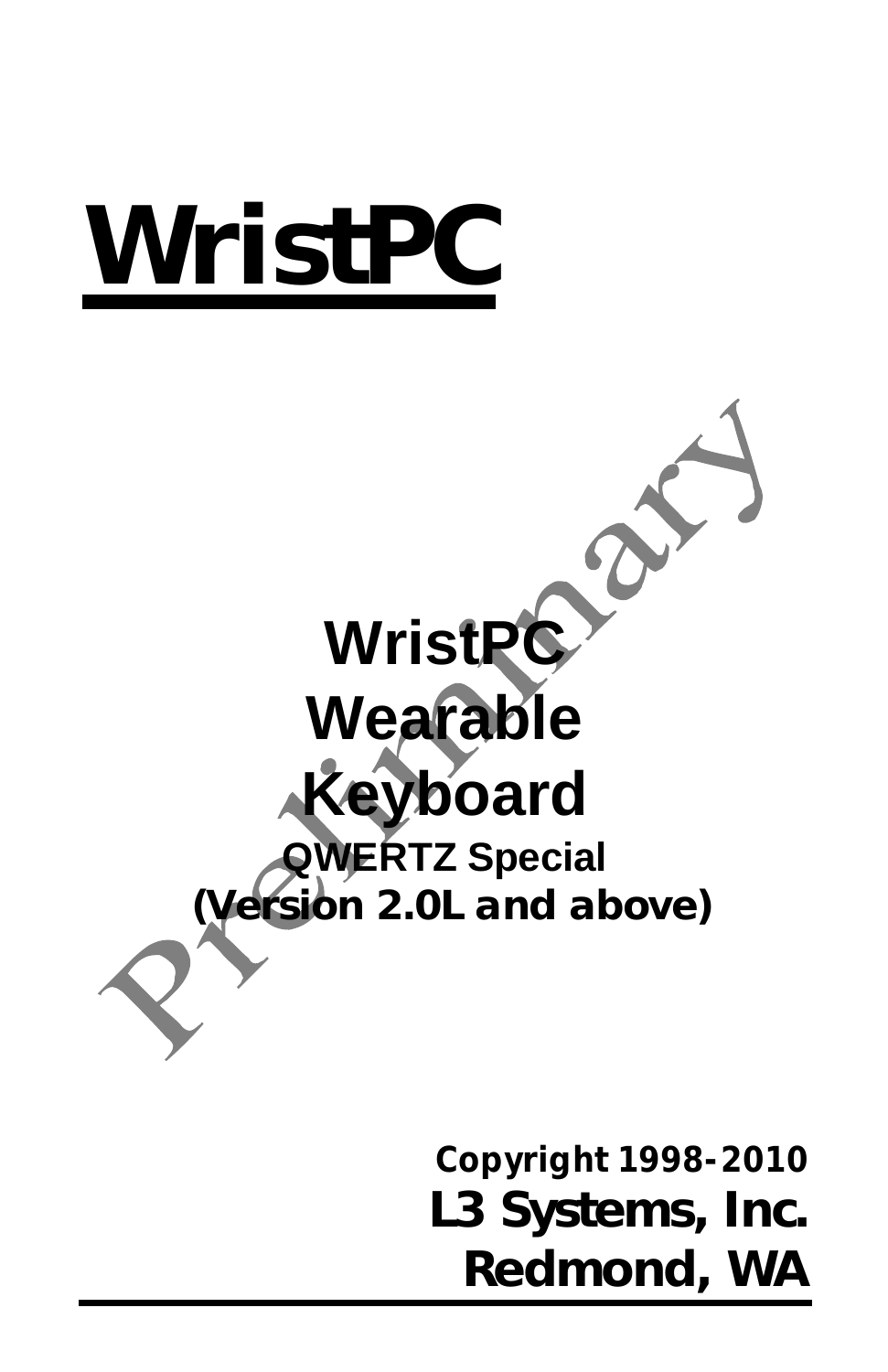*Warranty L3 Systems guarantees this product to be free of defects in material and workmanship for 180 days from date of shipment to the end user. L3 Systems will repair or replace (at our option) products within the warranty period at no charge for parts and labor. Shipping costs (plus customs and duty, if any) to and from L3 Systems must be paid by the user. Damage or defect caused by accident, misuse or neglect is not covered. Damage or defect caused by shipping is excluded. L3 Systems shall not be liable for any consequential damage or losses from the use of, or inability to use its products. Any unauthorized repair or modification of the product voids the warranty. L3 Systems makes no other warranty, express or implied, nor have we authorized anyone to make representations to the contrary.*

#### **FCC Class B Approval Information**

NOTE: This equipment has been tested and found to comply with the limits for a class B digital device, pursuant to part 15 of the FCC Rules. These limits are designed to provide reasonable protection against harmful interference in a residential installation. This equipment generates, uses and can radiate radio frequency energy and, if not installed and used in accordance with the instructions, may cause harmful interference to radio communications. However, there is no guarantee that *interference* will not occur in a particular installation. If this equipment does cause interference to radio or television reception, which determined by turning the equipment off and on, the user is encouraged to correct the interference by one or more of the following measures:

- Reorient or relocate the receiving antennae
- Increase the separation between the equipment and the receiver
- Connect the equipment into an outlet on a circuit different from that to which the receiver is connected

Consult the dealer or an experienced radio/TV technician for help.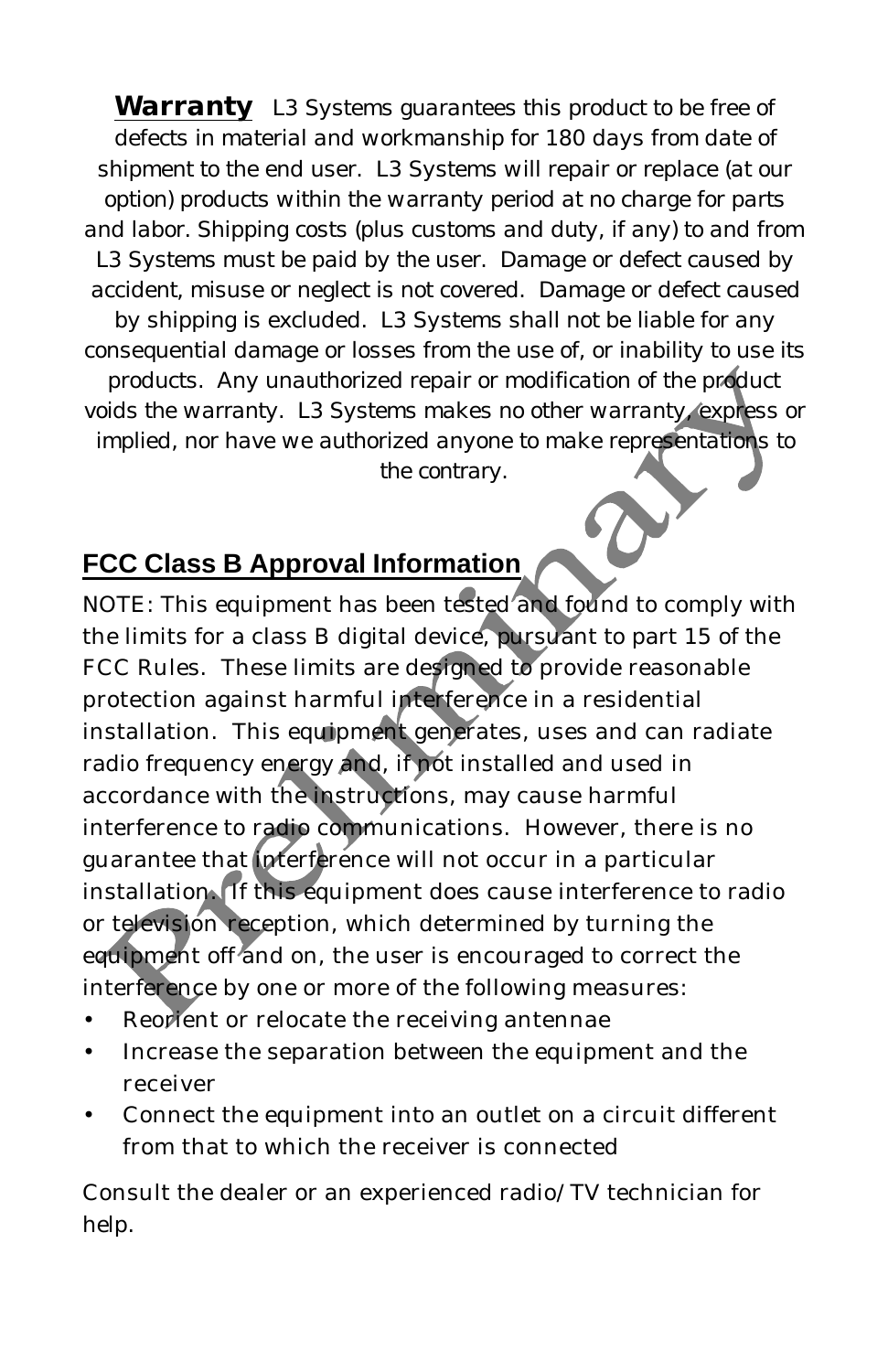# **Introduction**

The WristPC Keyboard was developed for embedded and wearable computer applications. The WristPC is a rugged QWERTZ keyboard with either PS/2 or USB interfaces. Completely sealed, it can operate in the rain and other harsh environments.



## **USB Interface**

The USB interface requires an HID USB driver for the computer. This keyboard has been tested with Microsoft ® Windows 98/ME/2000/XP ® operating systems, Linux 2.4 and Apple OS 8.6 and above.

### **Notes of Caution:**



Before connecting or disconnecting the WristPC, make sure power is turned off to your computer.



Do not discharge static electricity to case. Touch a grounded object before contacting case.



Do not use sharp objects on keyboard keys, as this can damage the keyboard.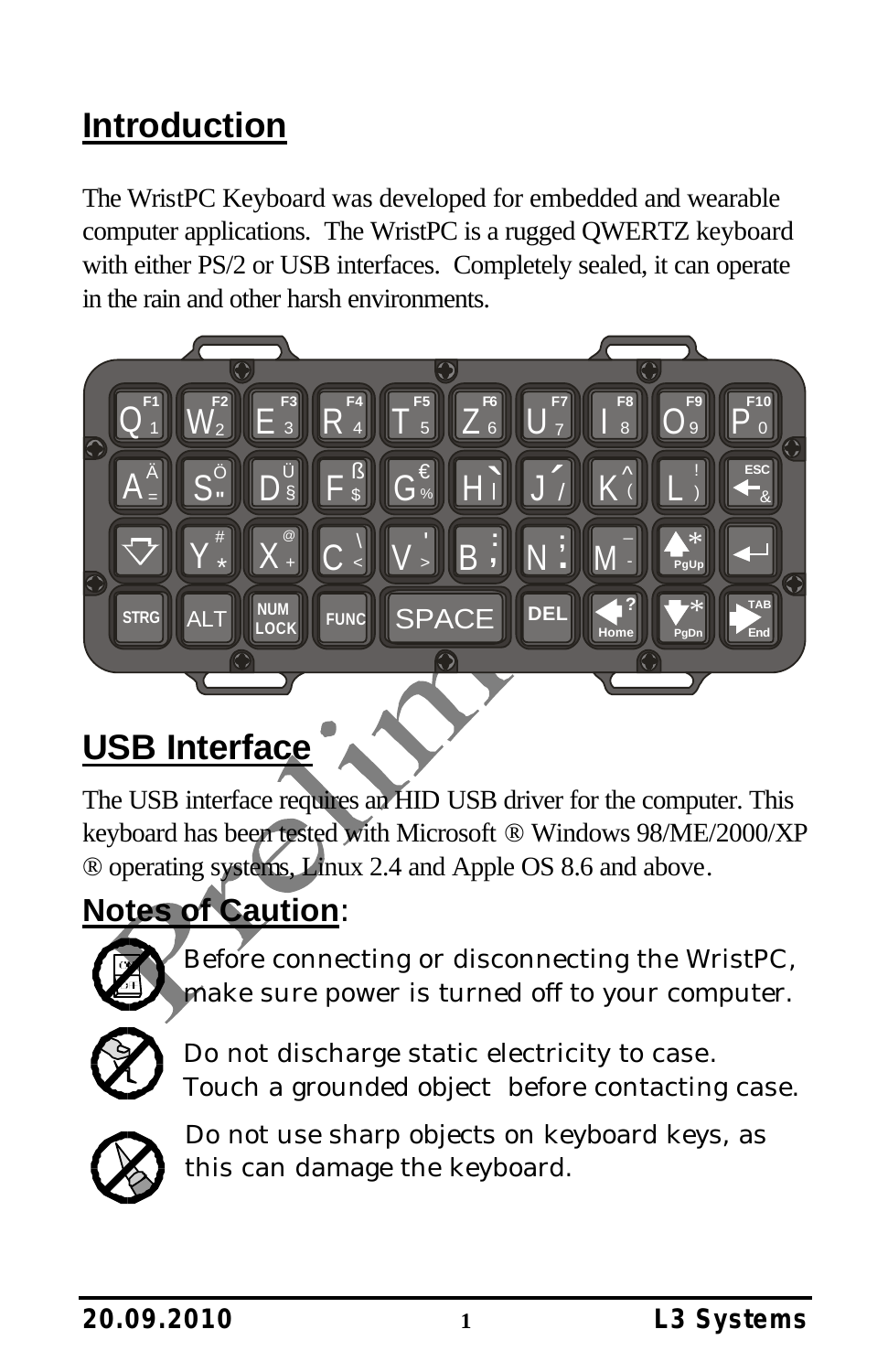## **Standard Key Definitions**

The following diagram shows the standard keyboard key definitions when no NUM-LOCK or FUNC operation is active.



## **Num-Lock Key Definitions**

The following diagram shows the WristPC keyboard key definitions when NUM-LOCK is active. The NUM-LOCK key toggles the keyboard in and out of NUM-LOCK mode. When in NUM-LOCK mode, the red NUM-LOCK will be lit and the following key definitions will be in effect:

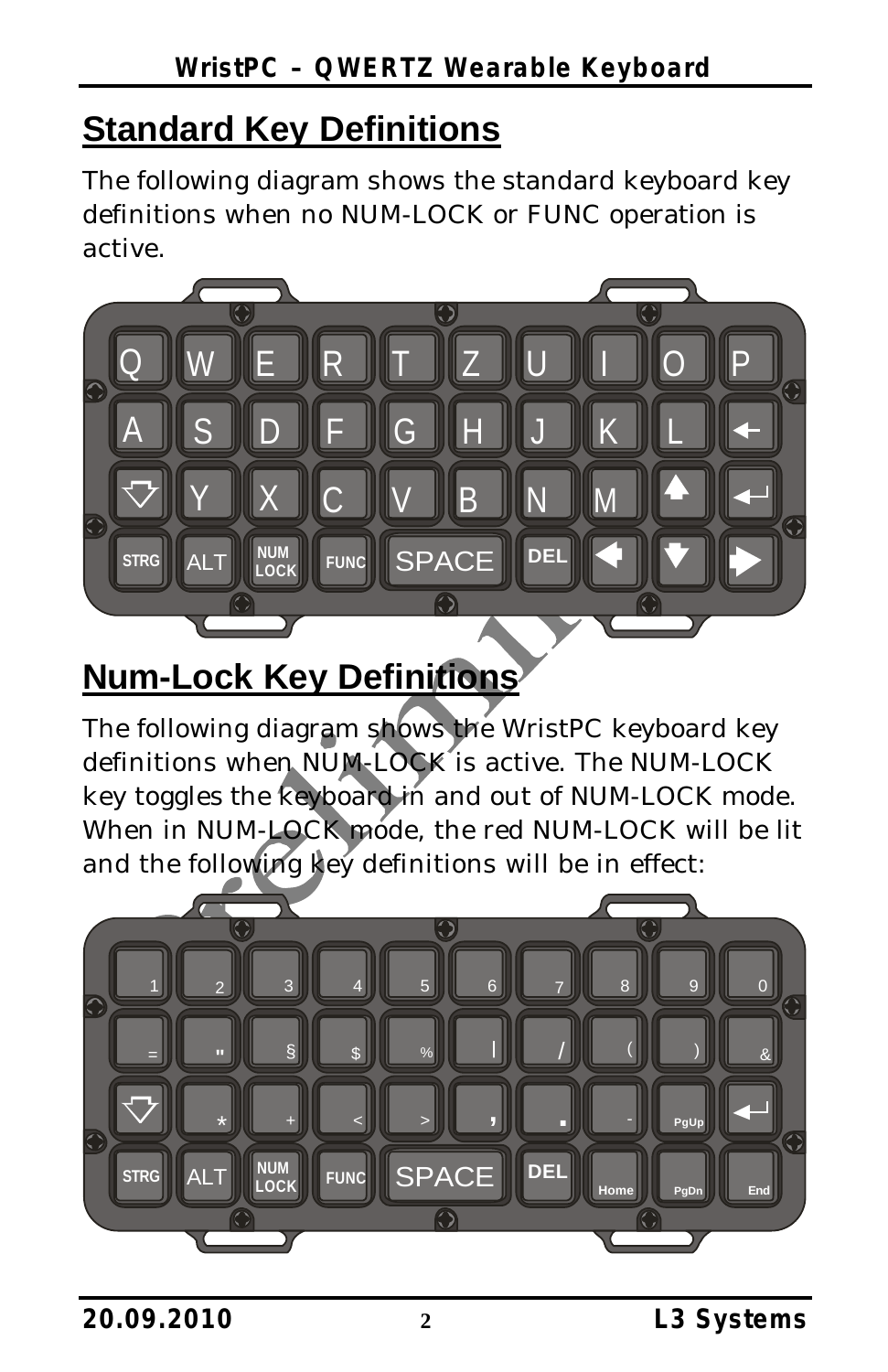# **FUNC Key Definitions**

The following diagram shows the WristPC keyboard key definitions when FUNC is active. The FUNC key puts the keyboard in FUNC mode for the next key operation. When in FUNC mode, the red NUM-LOCK will be lit until the next key operation and the following key definitions will be in effect:



### Keyboard Back-Lighting using the FUNC Key

If your keyboard is a model with back-lighted keys, then FUNC + "Up Arrow" increases the illumination and FUNC + "Down Arrow" keys lowers the illumination. The backlighting is initially off when power is applied, and there are 9 levels of adjustable intensity.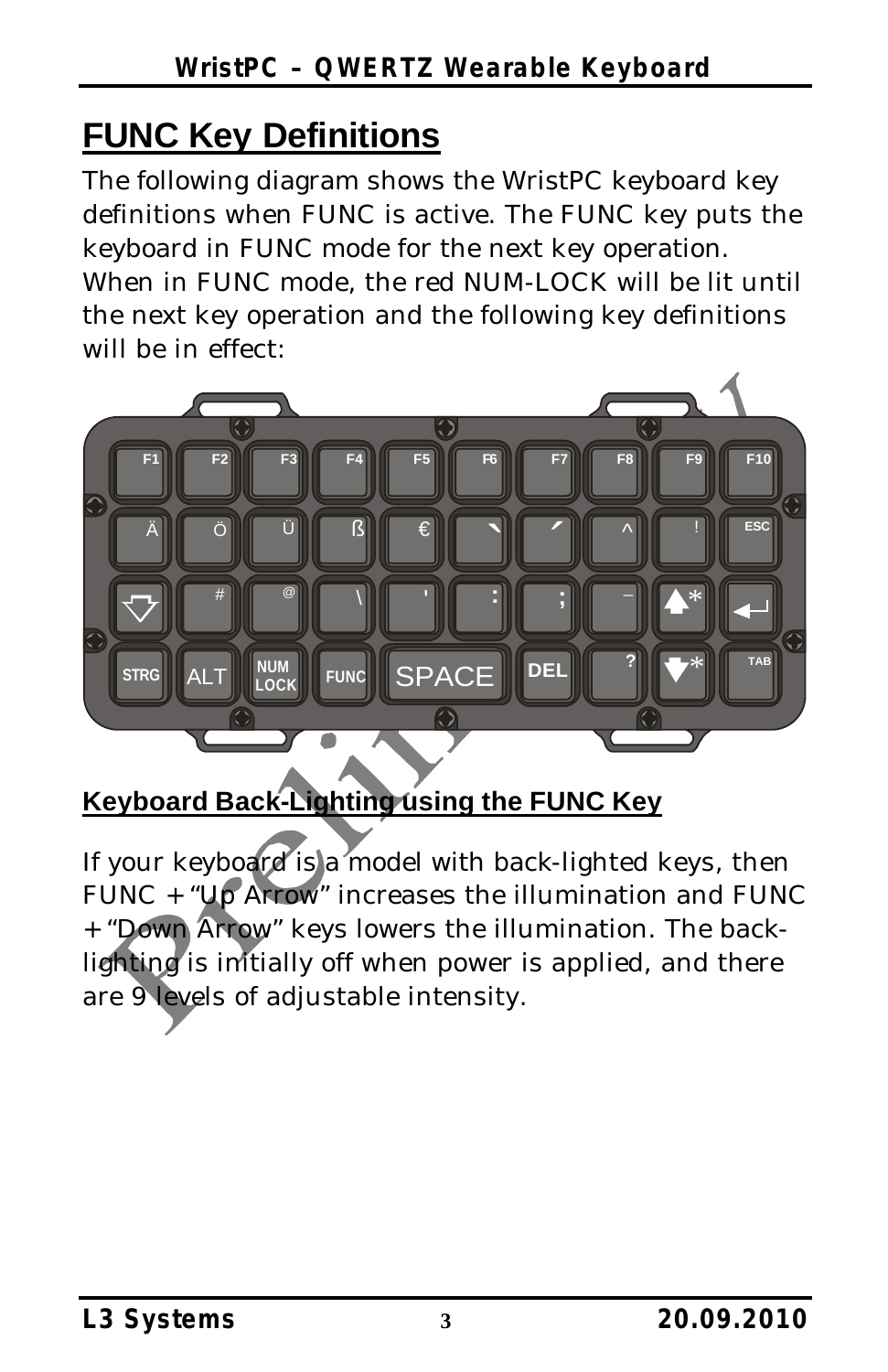## **WristPC USB Connector**

The following connector shows the pin definitions for the 4 pin USB Series A connector. The WristPC keyboard get its 5-volt power from the PC. If a keyboard is attached, the 5-volt power is passed through to the keyboard.



The following connector shows the pin definitions for the 6 pin Mini-DIN connector. The WristPC keyboard gets its 5-volt power from the PC. If a keyboard is attached, the 5-volt power is passed through to the keyboard.

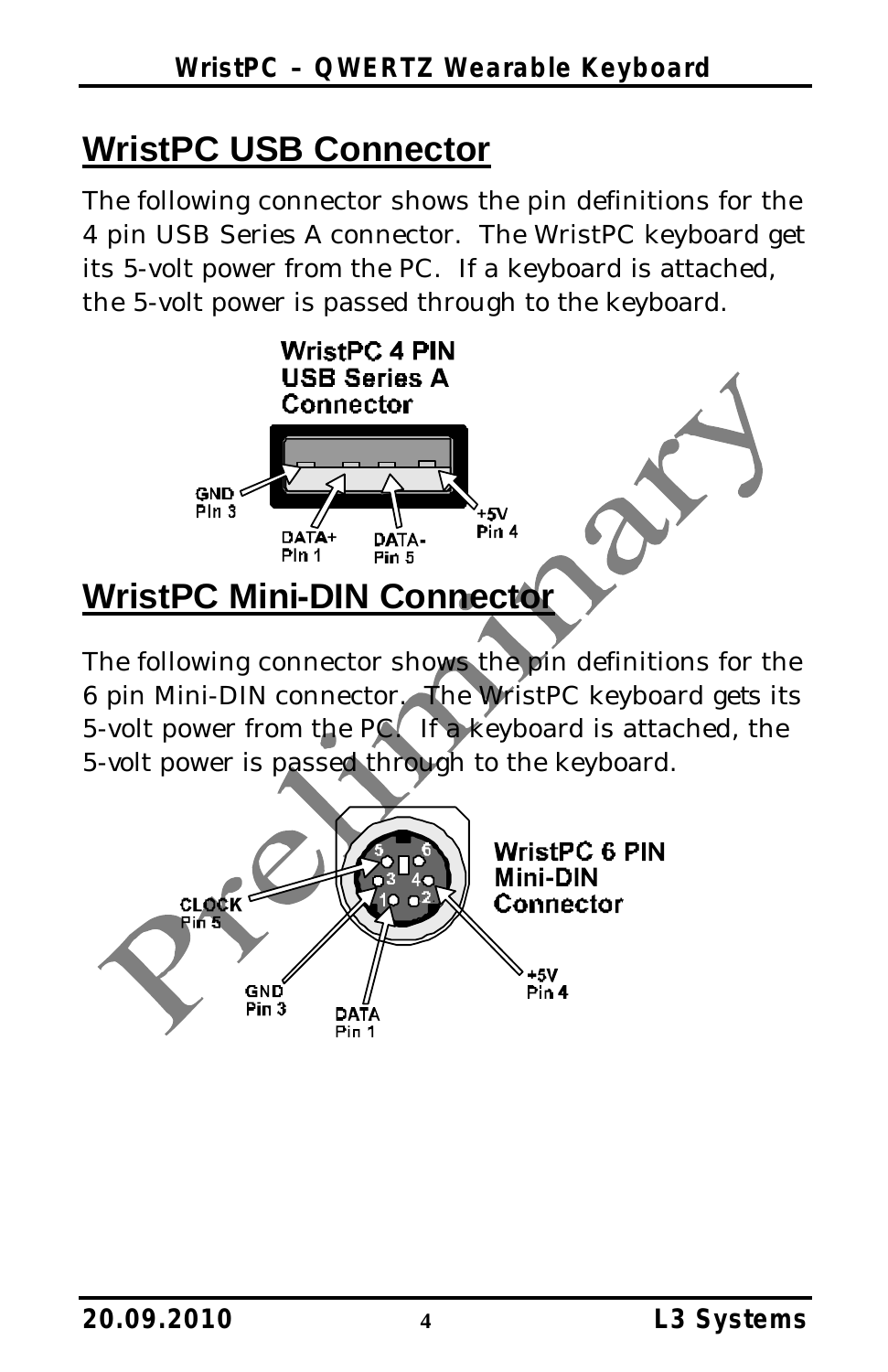# **Specifications**

|                                                                 | <b>Aluminum</b><br><b>Housing</b> |                  | <b>Plastic Housing</b> |                |
|-----------------------------------------------------------------|-----------------------------------|------------------|------------------------|----------------|
| <b>WristPC Model Type</b>                                       | <b>Model</b>                      | Part#            | <b>Model</b>           | Part#          |
| PS/2 w/o Illumination                                           | FA4                               | SA0010B          | FA7                    | <b>SA0010B</b> |
| PS/2 w/ Illumination                                            | FA4B                              | SA0011B          | FA7B                   | SA0011B        |
| <b>USB w/o Illumination</b>                                     | FA <sub>6</sub>                   | SA0012B          | FA <sub>8</sub>        | <b>SA0012B</b> |
| <b>USB w/ Illumination</b>                                      | FA6B                              | SA0013B          | FA8B                   | <b>SA0013B</b> |
| USB w/o Illum. RoHS                                             | FA6E                              | SA0012E          | FA <sub>8</sub>        | SA0012E        |
| USB w/ Illum. RoHS                                              | FA6BE                             | SA0013E          | FA <sub>8</sub> B      | SA0013E        |
| <b>USB w/o Illum. QWERTZ</b>                                    | FA6Q                              | SA0012Q          | FA <sub>8Q</sub>       | SA0012Q        |
| USB w/ Illum. QWERTZ                                            | FA6BQ                             | SA0013Q          | FA <sub>8</sub> BQ     | SA0013Q        |
| <b>Wrist Strap</b>                                              | GL0001                            |                  |                        |                |
|                                                                 |                                   |                  |                        |                |
| <b>Dimensions</b>                                               | 5.85" W x 2.62"H x .52"D          |                  |                        |                |
| <b>Temperature</b>                                              | -20 $^{\circ}$ to 50 $^{\circ}$ C |                  |                        |                |
| <b>Connector - PS/2</b>                                         | 6 Pin Mini-DIN, Male              |                  |                        |                |
| -- USB                                                          | 4 Pin USB Series A                |                  |                        |                |
| <b>Weight (Aluminum)</b>                                        | 9 oz w/ cable, 7.25 oz w/o cable  |                  |                        |                |
| <b>Weight (ABS Plastic)</b><br>5.75 oz w/ cable, 4 oz w/o cable |                                   |                  |                        |                |
|                                                                 |                                   |                  |                        |                |
| <b>Power</b>                                                    | Min                               | Max              | <b>Typ</b>             |                |
| Voltage (5volts_DC)                                             | 4.75                              | 5.25             |                        |                |
| Current (no back light)                                         | 5 ma                              | 15 <sub>ma</sub> | 7 ma                   |                |
| Addl. Current (Caps LED)                                        | 15 <sub>ma</sub>                  | 25 <sub>ma</sub> | $17 \text{ ma}$        |                |
| <b>Addl. Current (Num LED)</b>                                  | 15 ma                             | 25 <sub>ma</sub> | 17 <sub>ma</sub>       |                |
| Back light (low)                                                | 40 ma                             | 60 ma            | 50 ma                  |                |
| Back light (mid)                                                | 100 ma                            | 180 ma           | 140 ma                 |                |
| Back light (high)                                               | 350 ma                            | 500 ma           | 420 ma                 |                |